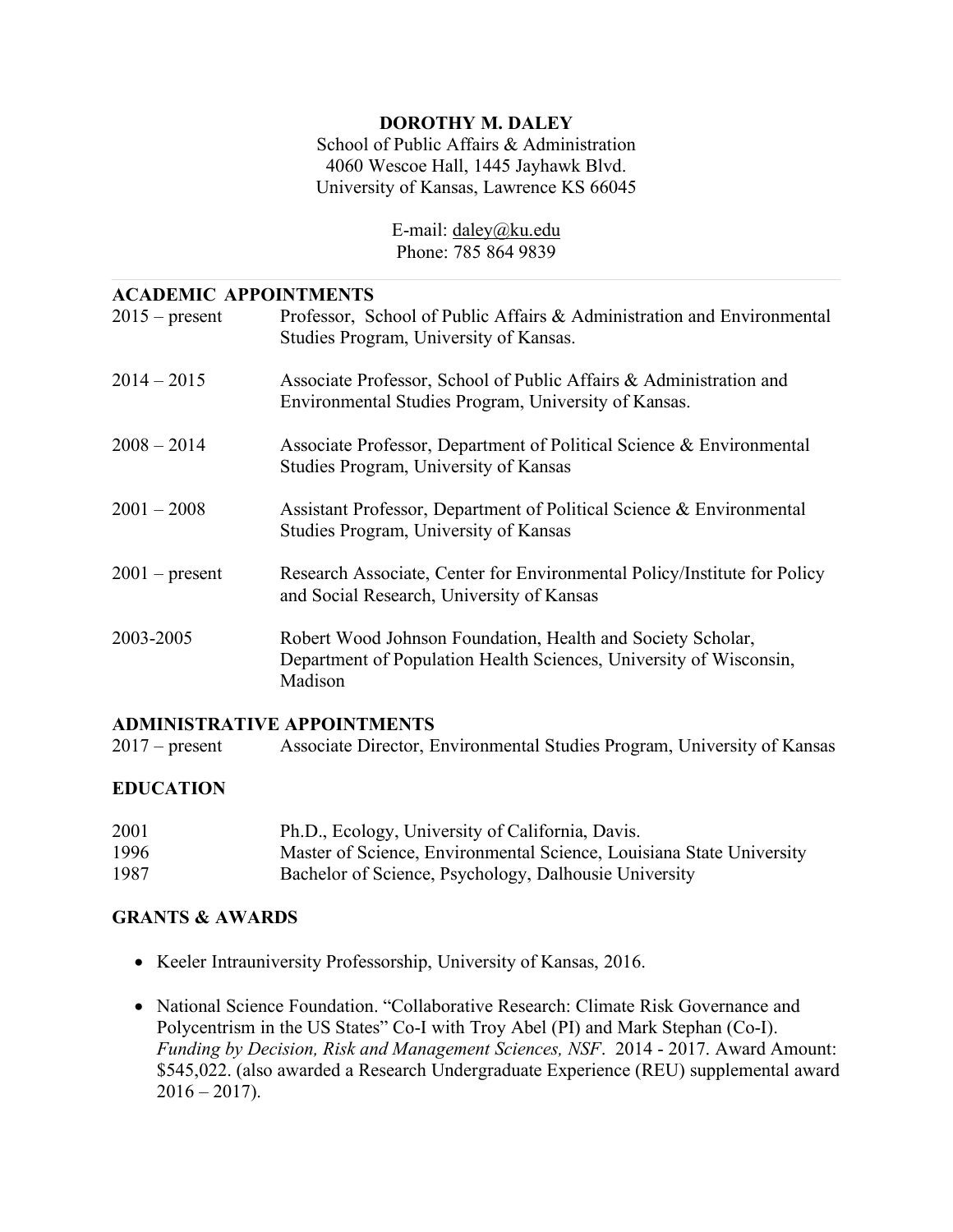- • Robert Wood Johnson Foundation. "Connecting Population Health Scientists across Disciplines: Generating Evidence, Informing Research translation and Fostering a Culture of Health" Project Director, Co-Principal Investigator with Michelle Frisco. Dec 2014-Dec 2017. Award Amount: \$750,000.
- • General Research Fund, University of Kansas. "Climate Governance and Environmental Performance in the US States." 2014. Award Amount: \$11,355.
- • Recipient of the 2014 Craig Anthony Arnold Faculty Research Stipend. College of Liberal Arts and Sciences, University of Kansas.
- • Strategic Initiative Grant, University of Kansas. "Kansas Anti-Slavery and Human Trafficking Initiative (KASHTI)". Fall 2013. Co-I with Hannah Britton (PI), Katie Cronin (Co-I), Shannon O'Lear (Co-I) Emily Rausher (Co-I), Mariya Omelicheva (Co-I) and Akiki Takeyama (Co-I). 2013. Award Amount [\\$38,000.00](https://38,000.00).
- • General Research Fund, University of Kansas. "Agency Collaboration and Public Problem Solving." 2008: Award Amount \$9000.00.
- • University of Wisconsin, Robert Wood Johnson Foundation's Health and Society Scholars Research Grant. "Public Health and the Environment: When do Agencies Effectively Collaborate?" 2005. Award Amount: \$[12,000.00.](https://12,000.00)
- • University of Wisconsin, Robert Wood Johnson Foundation's Health and Society Scholars Knowledge Transfer Grant Program. "Urban Redevelopment and Public Health Planning: Can Local Governments Do Both?" 2004. Award Amount: [\\$20,000.00](https://20,000.00).
- • Environmental Protection Agency's Environmental Justice Small Grants Program, Region 7. "Superfund Remediation and Public Participation: Do Community Advisory Groups Improve Public Satisfaction?" 2002 –2004. Award Amount: \$20,000.
- • New Faculty Research Grant, University of Kansas Center for Research. "Assessing State and Local Brownfield Redevelopment Initiatives." 2004. Award Amount: \$[10,000.00.](https://10,000.00)
- • Paper presented at the 2002 American Political Science Association's Annual Meeting nominated for the Public Policy Section's Best Paper Award. Paper title: Understanding the Rise of Voluntary Programs: Exploring Diffusion of Innovation in State Environmental Policy.
- • University of Kansas Center for Teaching Excellence Award for undergraduate teaching in Environmental Studies, 2001-2002.
- • Environmental Protection Agency's Science to Achieve Results (STAR) Graduate Student Fellowship, 1999 – 2002. AWARD AMOUNT: \$ 25,000.00/year.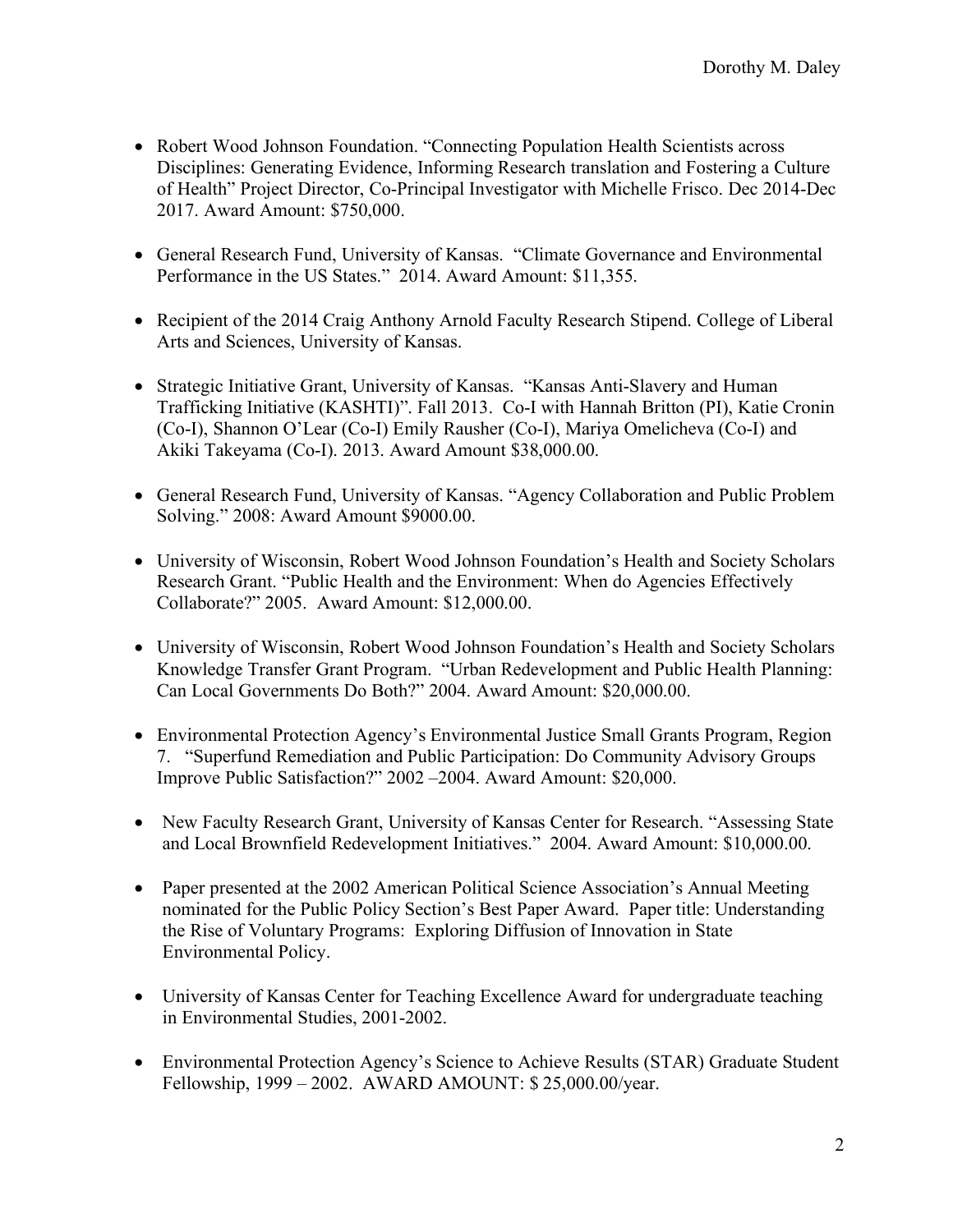### **PEER REVIEWED ARTICLES & BOOK CHAPTERS**

- Daley, Dorothy M., Holly T. Goerdel, John C. Pierce, and Renee Dinsmore. (forthcoming). "Foreclosure Risk and Community Health: Does Social Capital and a Protective Effect*?" Policy Studies Journal.*
- Mullin, Meagan and Dorothy M. Daley. 2018. Multilevel Instruments for Infrastructure Investment: Evaluating State Revolving Funds for Water. *Policy Studies Journal* Vol 46(3): 629-650.
- Daley, Dorothy M. (2017) "Climate Change and State and Local Governments: Multiple Dimensions of Intergovernmental Conflict". *PS: Political Science & Politics* Vol 51(1).
- Daley, Dorothy M. and Tony G. Reams. 2015 "Public Participation, Environmental Federal Government's response to Environmental Justice (ed) D. Justice and Access to Federal Decision Making" in Failed promises: Evaluating the Konisky. Cambridge, MA:MIT Press.
- Daley, Dorothy M., Megan Mullin, and Meghan E. Rubado. 2013."State Agency Discretion in a Delegated Federal Program: Evidence from Drinking Water Investment." *Publius: The Journal of Federalism*. Vol 44(4): 564-586.
- Daley, Dorothy M. Elaine Sharp, and Jungah Bae. 2013."Understanding City Engagement in Community-Focused Sustainability Initiatives" *Cityscape*. Vol. 15 (1): 143-162.
- Daley, Dorothy M. 2013."Public Participation, Citizen Engagement and Environmental Decision Making" in *The Oxford Handbook of U.S. Environmental Policy* (eds) M Kraft and S Kamieniecki. New York, NY: Oxford University Press.
- Sharp, Elaine, Dorothy M Daley, and Michael Lynch. 2011."Understanding Local Adoption and Implementation of Climate Change Mitigation Policy" *Urban Affairs Review* Vol. 47 (3): 433-4557*.*
- Mullin, Megan and Dorothy M. Daley**.** 2010."Working with the State: Exploring Interagency Collaboration within a Federalist System." *Journal of Public Administration Research and Theory*. Vol. 20 (4):757-778.
- Daley, Dorothy M. 2009."Interdisciplinary Problems and Agency Boundaries: Exploring  Effective Cross-Agency Collaboration." *Journal of Public Administration Research and Theory Vol. 19 (3):477-493.*
- *Theory Vol. 19 (3):477-493.*<br>Daley, Dorothy M. 2008. "Public Participation and Environmental Policy: What Factors Shape State Agency's Public Participation Provisions?" *Review of Policy Research,* Vol. 25 (1), 21-35*.*
- Daley, Dorothy M., Donald Haider-Markel and Andrew Whitford. 2007."Checks, Balances and the Cost of Regulation: Evidence from the American States" *Political Research*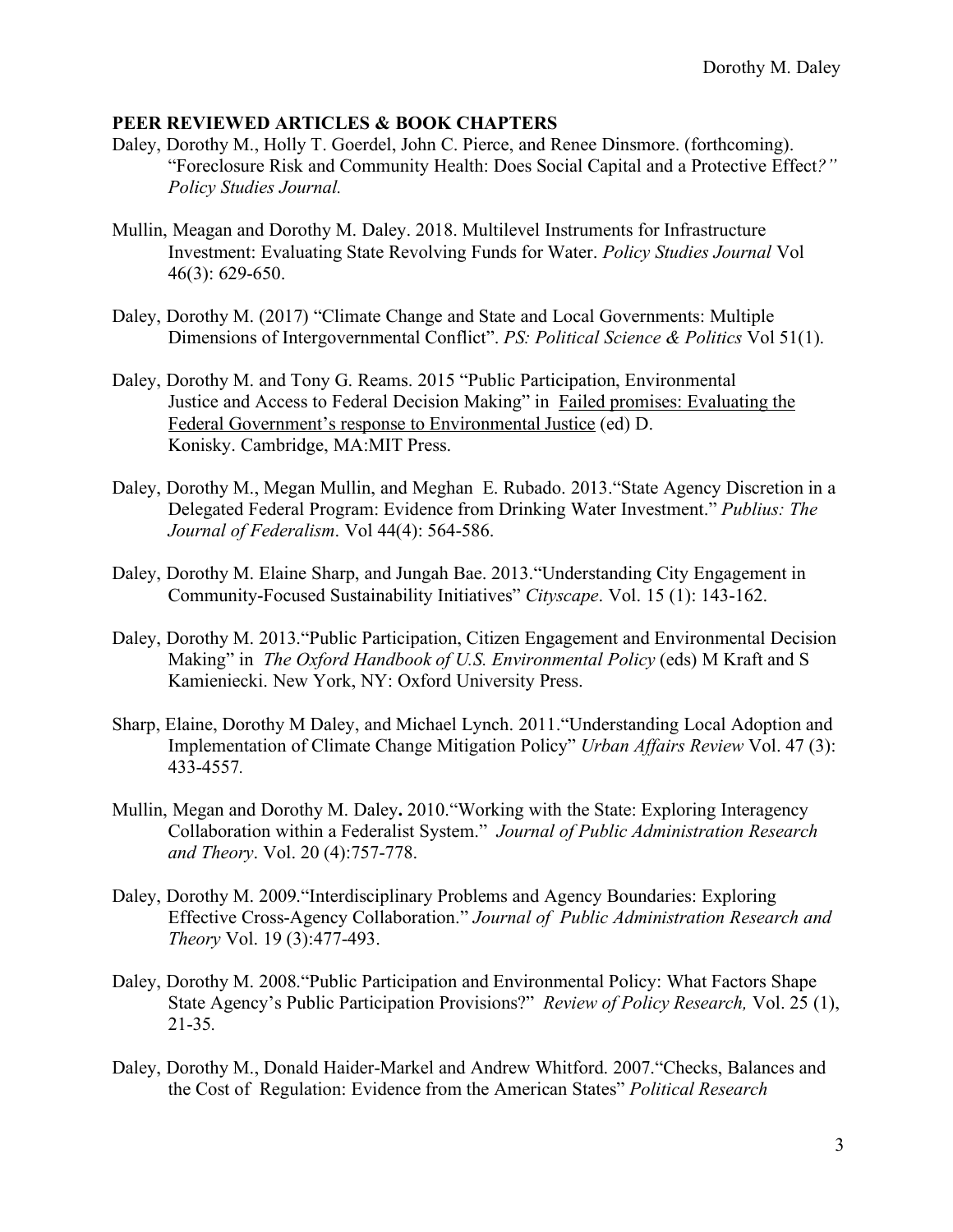*Quarterly,* Vol. 60(4), 696-706*.* 

- Daley, Dorothy M. 2007. "Voluntary Approaches to Environmental Problems: Exploring the Rise of Non-traditional Public Policy" *Policy Studies Journal,* Vol. 35 (2), 165-180.
- Daley, Dorothy M. 2007."Citizen Groups and Scientific Decisionmaking: Does Public Participation Influence Environmental Outcomes" *Journal of Policy Analysis and Management,* Vol. 26 (2), 349-368.
- Carpiano, Richard M. and Dorothy M. Daley. 2006."A Guide and a Glossary on Theory Building  for Population Health" *Journal of Epidemiological and Community Health*, Vol. 60 (7), 564-570*.*
- Carpiano, Richard M. and Dorothy M. Daley. 2006."Theory-Building on the High Seas of Population Health: Love Boat, Mutiny on the Bounty, or Poseidon Adventure? Carpiano and Daley Reply to Popay, Vågero, and Dunn." *Journal of Epidemiological and Community Health,* Vol. 60 (7), 574-577, 2006*.*
- Daley, Dorothy M. and James C. Garand. 2005."Horizontal Diffusion, Vertical Diffusion, and Internal Pressure in State Environmental Policy Making 1989-1998" *American Politics Research*, Vol. 33 (5), 615-644, 2005*.*
- Daley, Dorothy M. and David F. Layton. 2004."Superfund Implementation and Environmental Progress: An Empirical Analysis of Remedial Progress." *Policy Studies Journal,* Vol. 32 (3), 355-372.

### **ONGOING RESEARCH**

 **"**Social Capital and the Production of Public Health in U.S. Counties" with Holly Goerdel and John Pierce. Manuscript in final preparation for submission.

 "Sub-National Climate Governance and the Greenhouse Gas Reporting Program: Exploring the Power of Information" work in progress with Troy Abel and Mark Stephan.

 "Multilevel Governance and Greenhouse Gas Emission Reductions: What Works and Why?" Work in progress with Troy Abel and Mark Stephan.

Work in progress with Troy Abel and Mark Stephan. "Measuring Cumulative Risk and Environmental Justice" work in progress with Saatvika Rai.

## **OTHER PUBLICATIONS**

- Bachrach, Christine A. and Dorothy M. Daley. Shaping a New Field: Three Key Challenges for  Population Health Science. *American Journal of Public Health*: February 2017, Vol. 107, No. 2, pp. 251-252.
- Adler, N., C. Bachrach, D. Daley, and M. Frisco. 2013."Building the science for a population health movement.*"* Discussion Paper, Institute of Medicine, Washington, DC.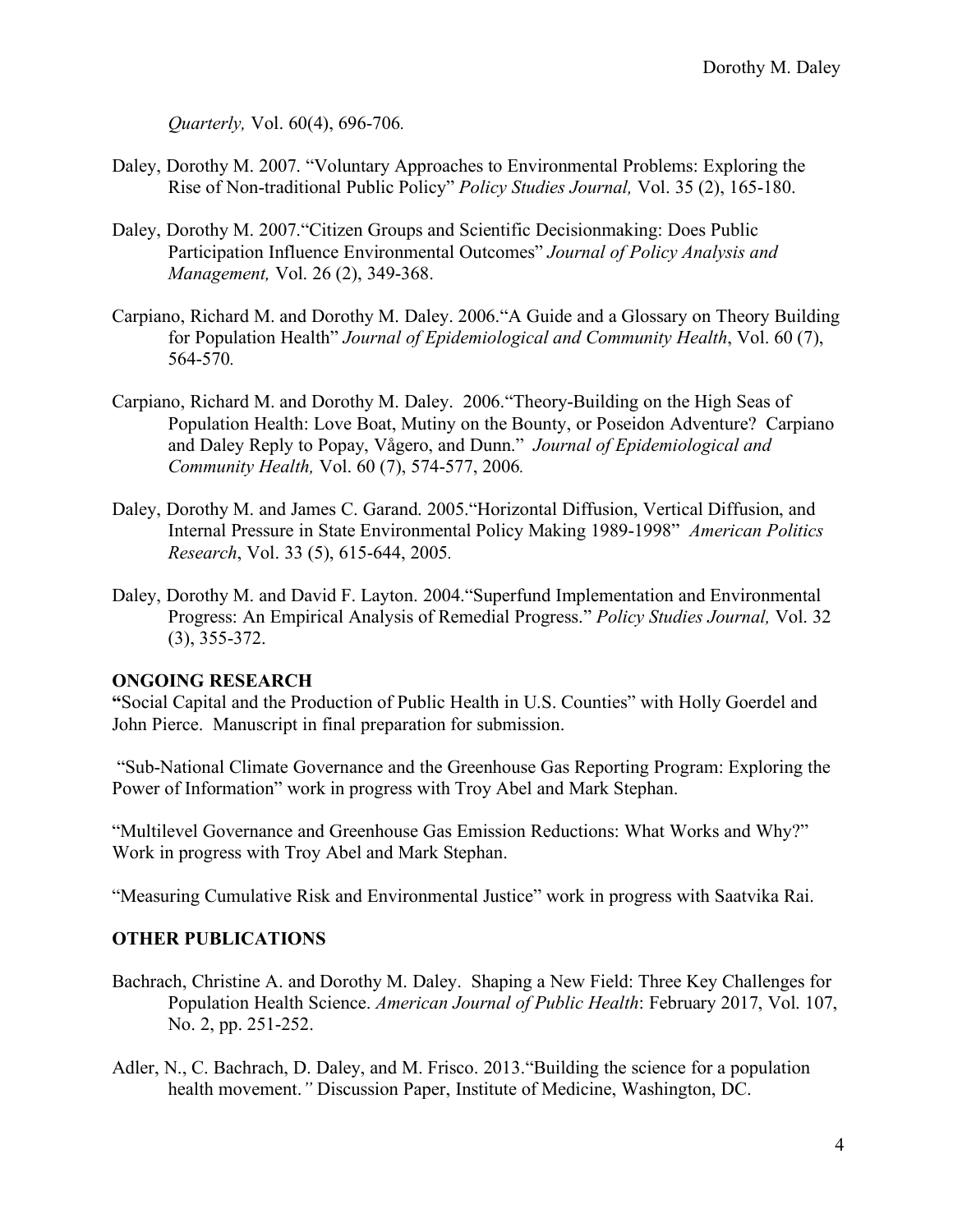<http://www.iom.edu/Global/Perspectives/2013/BuildingTheScience>.

- Daley, Dorothy M. "*Public Health*" in Political Encyclopedia of U.S. States and Regions. edited by Donald P. Haider Markel. Washington, DC: CQ Press, 2009.
- Daley, Dorothy M. "Water and Sewage Treatment" in Political Encyclopedia of the U.S. States and Regions. Edited by Donald P. Haider Markel. Washington, DC: CQ Press, 2009.
- Daley, Dorothy M. review of Robert Agranoff's Managing Within Networks: Adding value to Public Organizations. *Governance*. Vol 21 (3) pp 469-471, 2008.
- Daley, Dorothy M. and Donald Haider-Markel. "Pandemics and Public Opinion: Examining Awareness, Trust and Anxiety about the Avian Flu" *Public Opinion Pros,* October 2007.
- Daley, Dorothy M. review of Deborah Lynn Guber's Grassroots of a Green Revolution: Polling America on the Environment. *Political Science,* June 2004*.*

#### **CONFERENCE PRESENTATIONS & INVITED TALKS**

- Daley, Dorothy M. "Climate Protection Policy in the US What Now" roundtable participant in the Association for Public Policy Analysis and Management annual meeting, Chicago, 2017. 2017. Daley, Dorothy M. "Home Rule be Damed: Exploring Policy Conflicts between the Statehouse
- and City Hall" roundtable participant in the American Political Science Associations annual meeting, San Francisco, 2017.
- Rogers, Ellen, Mark Stephan, Troy D Abel, and Dorothy M. Daley. "Success and Struggle: Climate Risk Governance in Washington State." Paper presented at the Pacific Northwest Political Science Association's annual meeting, Portland Oregon, 2016.
- Stephan Mark, Dorothy M. Daley, Troy D. Abel and Ellen Rogers. "Evaluating the impact of Polycentric Climate Initiatives of US GHG Emissions. Paper presented at the American Political Science Association's annual meeting, Philadelphia, 2016.
- Abel, Troy D., Dorothy M. Daley, Mark Stephan, and Ellen Rogers. "Climate Risk Governance and Environmental Performance." Paper presented at the Environmental Politics and Governance Conference. Gerzensee, Switzerland. June, 2016.
- Daley, Dorothy M. Holly T. Goerdel, John C. Pierce and Renee Dinsmore."Foreclosure Risk and Community Health: Does Social Capital Have a Protective Effect?" paper presented at the Midwestern Political Science Association's annual meeting, Chicago, 2016.
- Daley, Dorothy M. Mark Stephan, and Troy D. Abel. "Local Policy Diversity and Climate Change: Understanding Environmental Performance" paper presented at the Association for Public Policy Analysis and Management's annual meeting. Miami, 2015.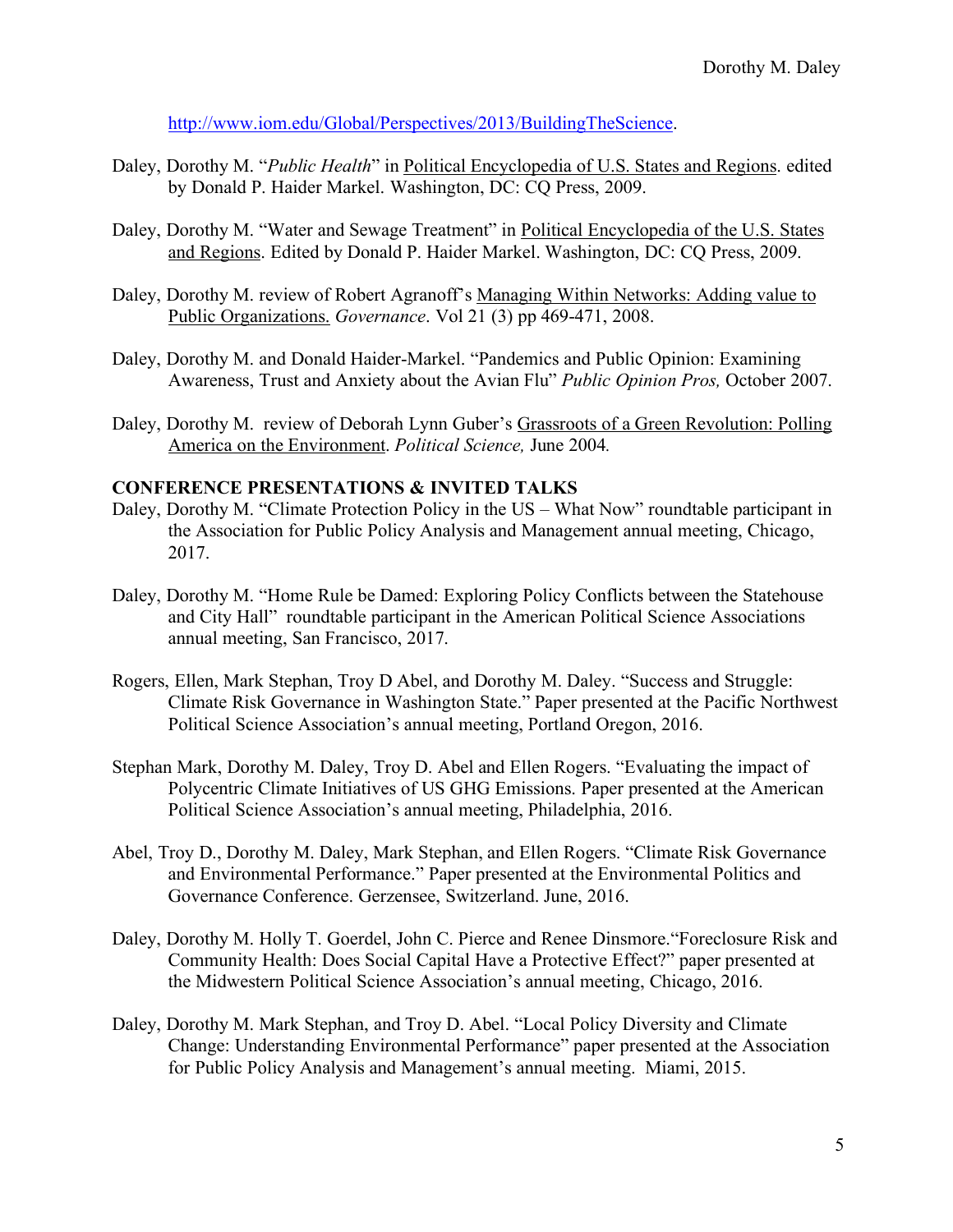- Daley, Dorothy M, Troy Abel, and Mark Stephan. "Multilevel climate governance, polycentrism, and environmental performance" paper presented at the American Political Science Association's annual meeting, Washington DC, 2014.
- Daley, Dorothy M, Troy Abel, and Mark Stephan. "Sub-National Climate Governance and the Greenhouse Gas Reporting Porgram: Exploring the Power of Information" paper presented at the Western Political Science Association's annual meeting, Seattle, 2014.
- Daley, Dorothy M. invited panelist and presenter for the 14<sup>th</sup> National Conference and Global Forum on Science, Policy and the Environment, Building Climate Solutions. Panel: Environmental Performance Disclosure and Climate Risk Governance. Washington, DC, 2014.
- 2014. Daley, Dorothy M., Holly Goerdel and John C. Pierce. "Social Capital and the Production of Public Health in U.S. Counties" paper presented at the Midwest Political Science Association's annual meeting, Chicago, 2014.
- Daley, Dorothy M. "Collaboration and Conflict in Urban Redevlopment: Exploring Brownfield Networks" paper presented at the 11<sup>th</sup> Public Management Research Conference, Madison, Wisconisn, 2013.
- Mullin, Megan, and Dorothy M Daley. "Fiscal Federalism and the Concentration of Benefits: Evidence from Water Infrastructrure Investment" paper presented at the Midwest Political Science Association's annual meeting, Chicago, 2013.
- Daley, Dorothy M., Elaine B. Sharp and Jungah Bae. "Understanding City Engagement in Community-Focused Sustainability Initiatives" paper presented at the Devoe L. Moore Symposium – Local Benefits of Sustainability, Tallahassee, FL, February 23-25<sup>th</sup>, 2012.
- Daley, Dorothy M., Megan Mullin, and Megan Rubado. "Federalism and the Politics of Environmental Investment: Setting Priorities for Drinking Water Protection" paper presented at the American Political Science Association's annual meeting, Seattle, 2011.
- Reames, Tony, Nathaniel Wright, Dorothy M. Daley and Steven Maynard Moody. "No Lot Left Behind: Can Green Policy Initiatives Address Persistent Disadvantage in Urban Neighborhoods? " paper presented at the Midwest Political Science Association's annual meeting, Chicago, 2011.
- Mullin, Megan and Dorothy M Daley. "Investing in U.S. Water Infrastructure: State Discretion and the Effectiveness of Revolving Loan Fund Programs" paper presented at the Association for Public Policy Analysis and Management's annual meeting, Boston 2010.
- Sharp, Elaine, Dorothy M Daley, and Michael Lynch. "Understanding Local Adoption and Implementation of Climate Change Mitigation Policy" paper presented at the Midwest Political Science Association's annual meeting, Chicago, 2010.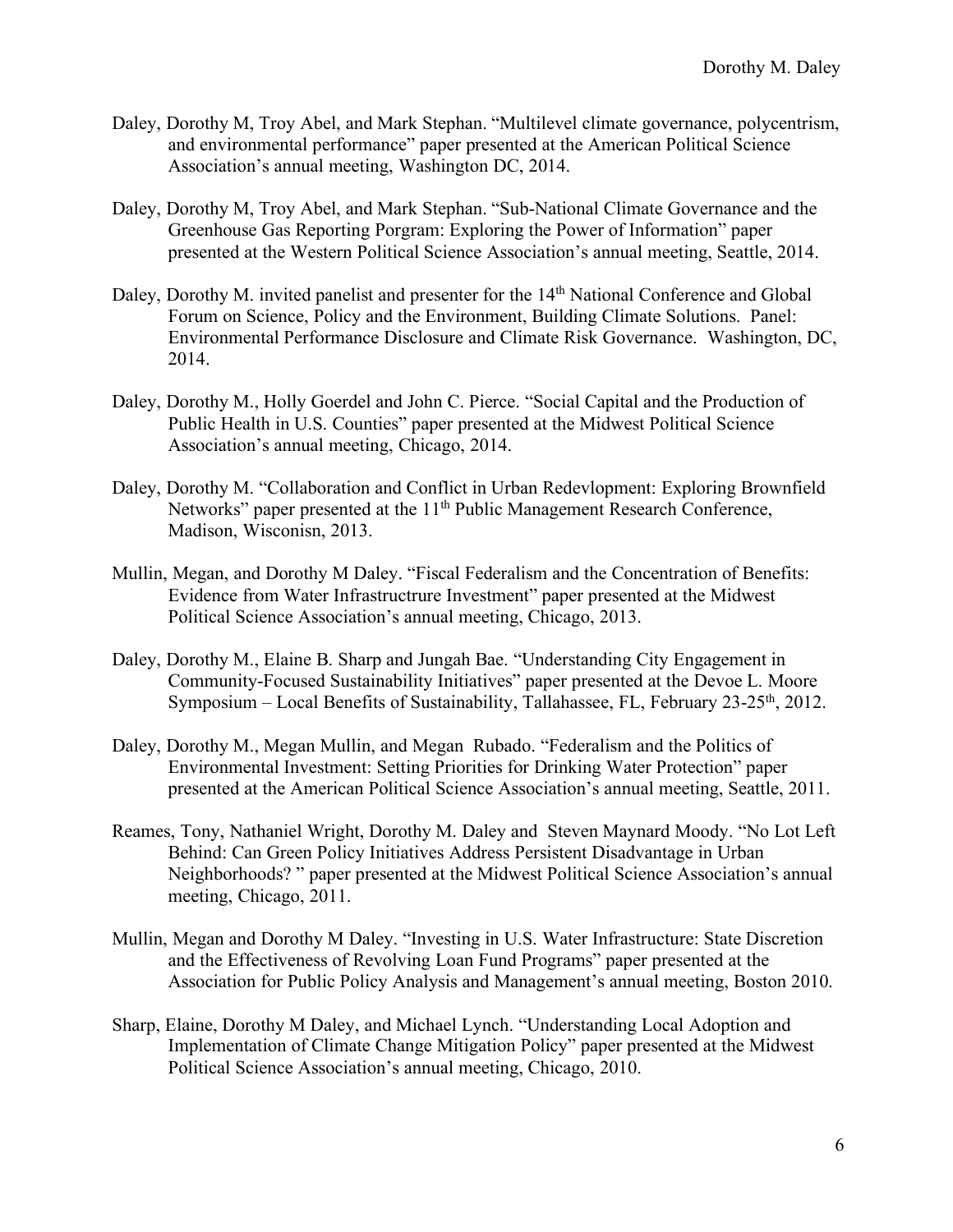- Daley, Dorothy M. "Policy Networks and Problem Solving at the Local Level: Exploring Collaboration in Brownfield Redevelopment" paper presented at the Midwest Political Science Association's annual meeting, Chicago, 2009.
- Daley, Dorothy M. "Urban Redevelopment and Public Institutions: Opportunities and Challenges to Achieving Cross Cutting Goals" paper presented at the Association for Public Policy and Management's annual meeting, Los Angeles, 2008.
- Rodriguez, Gail and Dorothy M. Daley. "The State Politics of Obesity: Predicting State Response to the Obesity Epidemic" paper presented at the American Political Science Association's annual meeting, Boston, 2008.
- Daley, Dorothy M. and Megan Mullin. "Working with the State: Collaboration between State and Local Agencies" paper presented at the State Politics and Policy Conference, Philadelphia, 2008.
- Daley, Dorothy M. "Public Management, Collaborative Relationships, and Interdisciplinary Problems: Exploring Collaboration & Problem Solving in State and Local Agencies" Chicago, 2007. paper presented at the American Political Science Association's annual meeting,
- Daley, Dorothy M. "Urban Redevelopment Cooperation and Conflict in Brownfield Redevelopment" paper presented at the Midwest Political Science Association's annual meeting, Chicago, 2007.
- Daley, Dorothy M. Donald Haider Markel and Andrew Whitford. "Checks, Balances and the Cost of Regulation: Evidence from the American States" paper presented at the World Meeting of the Public Choice Society, Amsterdam, 2007.
- Daley, Dorothy M. "Urban Redevelopment and Public Health Planning: Exploring Institutional Connections" paper presented at the Association for Public Policy and Management's Annual Meeting, Madison, 2006.
- Daley, Dorothy M. "Public Health and Environmental Protection" What Factors Promote Effective Inter-Agency Collaboration?" paper presented at the American Political Science Association's annual meeting, Philadelphia, 2006.
- Daley, Dorothy M. "Urban Redevelopment Decision Making: Local and Intergovernmental Influences" paper presented at the Midwest Political Science Association's annual meeting, Chicago, 2006.
- Daley, Dorothy M. and Richard M. Carpiano. "What can Social Science Contribute to Theory Building in Population Health?" paper presented at the Hawaii International Conference on Social Science, Honolulu, 2005.

Daley, Dorothy M. "Public Participation and State Governments: Why do states adopt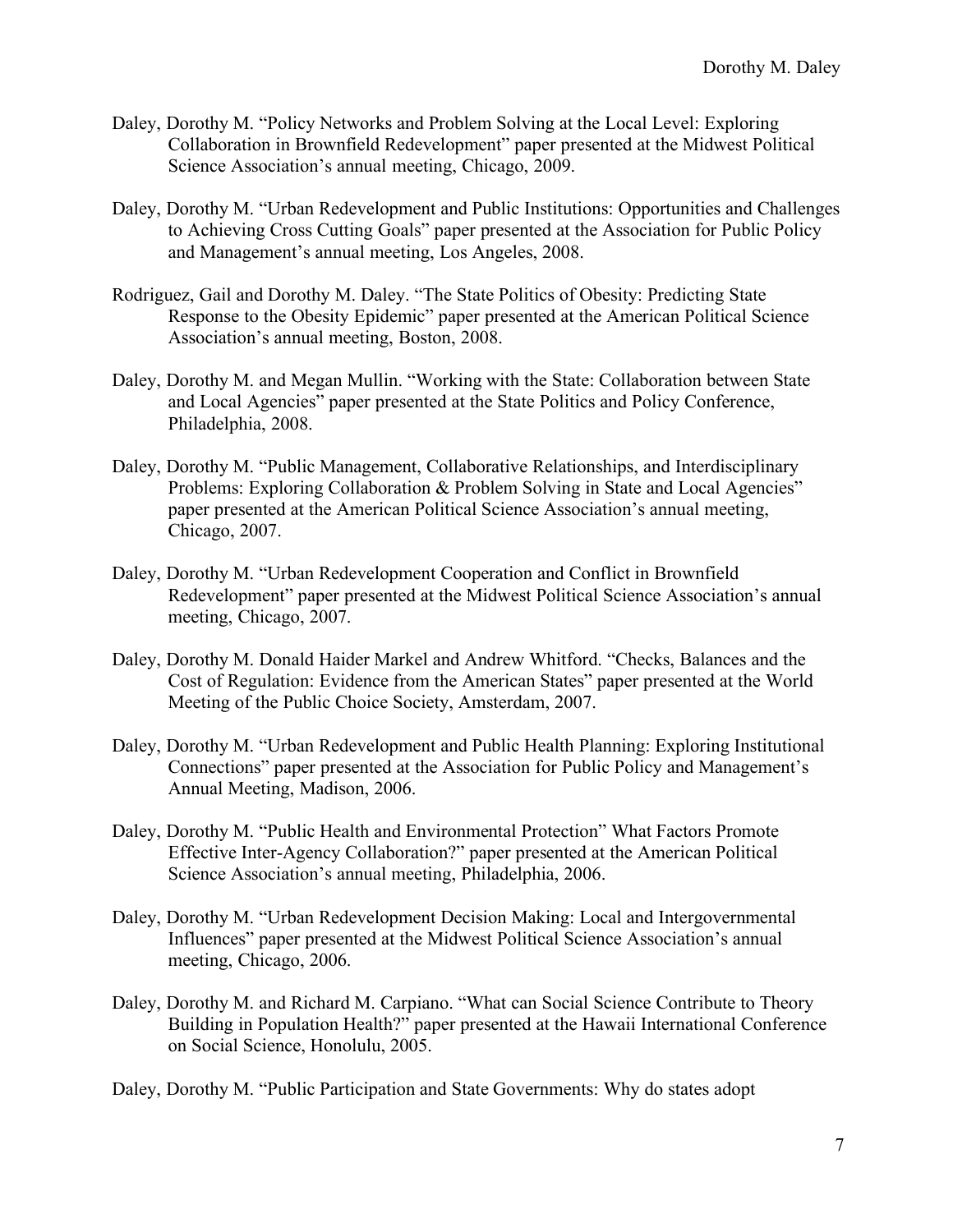participation provisions?" paper presented at the Southern Political Science Association's annual meeting, New Orleans, 2005.

- Daley, Dorothy M. "Public Participation and State Environmental Agencies: Why are Some States More Active in Facilitating Public Participation?" paper presented at the American Political Science Association's annual meeting, Chicago, 2004.
- Daley, Dorothy M, William Leach, and Paul Sabatier, "Belief Change and Coalition Stability in San Francisco Bay Delta Water Policy: 1956-1996." paper presented at the American Political Science Association's annual meeting, Chicago, 2004.
- Daley, Dorothy M., Donald Haider-Markel and Andrew Whitford. "The Structural Determinants of Regulatory Compliance Costs: Evidence from Environmental Protection in the Fifty States." paper presented at the Association for Public Policy Analysis and Management's annual Meeting, Atlanta, 2004.
- Daley, Dorothy, M. "Public Participation and Decision-Making: Citizen Groups and the Environmental Protection Agency" paper presented at the American Political Science Association meeting, Philadelphia, 2003.
- Daley, Dorothy M. "Environmental Decision-Making and Local Level Influences" paper presented at the Midwest Political Science Association's annual meeting, Chicago, 2003.
- Daley, Dorothy, M. "Understanding the Rise of Voluntary Programs: Exploring Diffusion of Innovation in State Environmental Policy" paper presented at the American Political Science Association's annual meeting, Boston, 2002.
- Daley, Dorothy M. and James C. Garand. "Determinants of State Hazardous Waste Programs: A Pooled Cross-Sectional Time Series Analysis" paper presented at the Midwest Political Science Association's annual meeting, Chicago, 2002.
- Daley, Dorothy M. "Superfund Implementation and Environmental Progress: An Empirical Analysis." paper presented at the American Political Science Association's annual meeting, Washington, DC, 2000.
- Daley, Dorothy M. "Does Superfund Participation Impact Current Waste Generation Patterns? A Firm Level Analysis." paper presented at the Western Political Science Association's annual meeting, San Jose, CA, 2000.

# **COURSES TAUGHT**

#### *University of Kansas*

 Politics of Public Health (Undergraduate Course) Introduction to Research Design (Graduate Course) Environmental Politics and Policy (Upper Division Undergraduate Course) Environmental Policy Analysis (Undergraduate Course) Public Policy Analysis (Upper Division Undergraduate Course)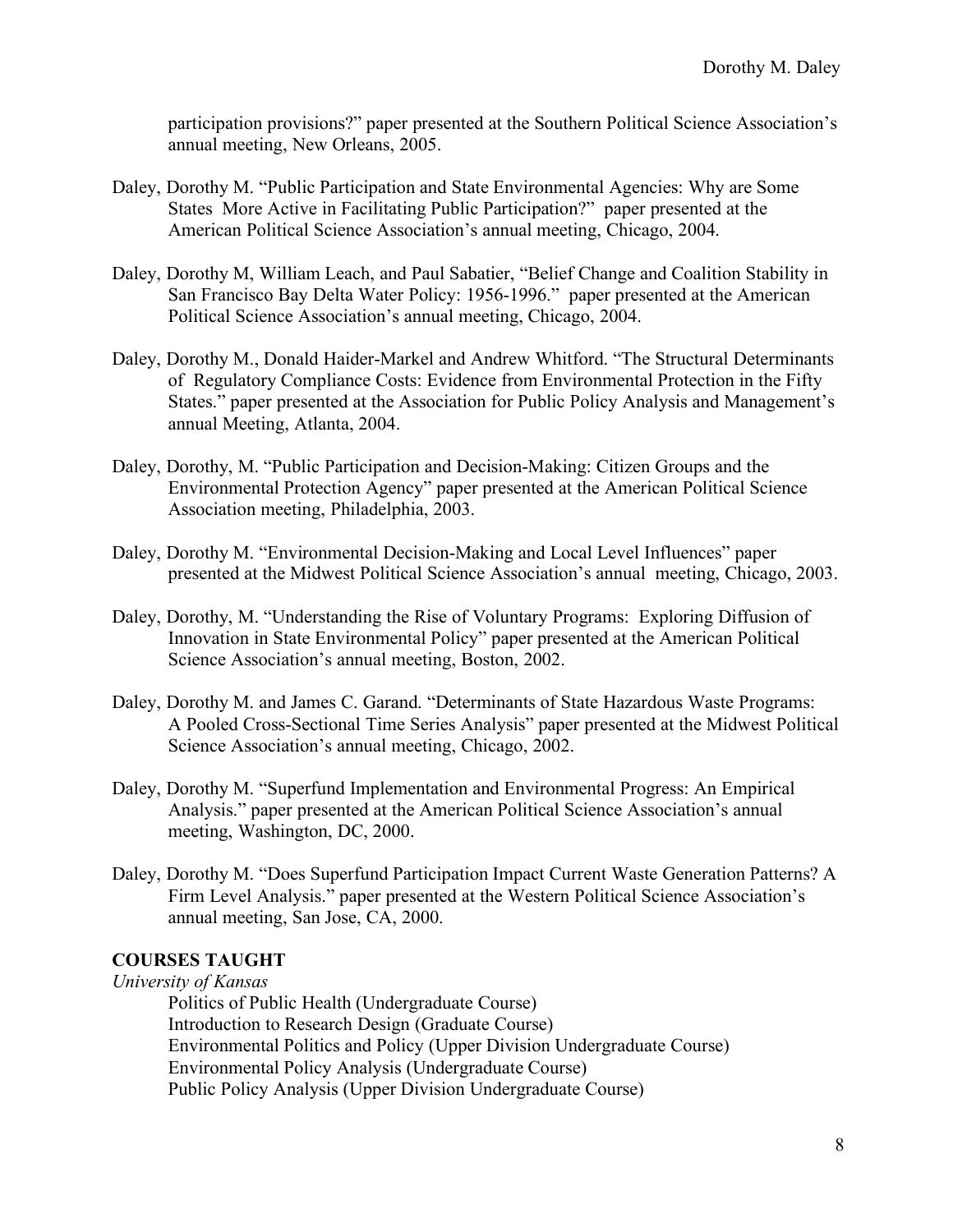Environmental Justice and Public Policy (Upper Division Undergraduate Course) Introduction to Environmental Science (Undergraduate Course) Policy Implementation and Analysis (Graduate Seminar) Policy Analysis and Program Evaluation (Graduate Seminar)

 *University of California, Davis* 

 Environmental Decision Making (Upper Division Undergraduate Course) Applied Research Methods (Upper Division Undergraduate Course) Introduction to Environmental Studies (Undergraduate Course)

## **ACADEMIC & PROFESSIONAL SERVICE**

- President, Interdisciplinary Association for Population Health Science, 2013 2017.
- • Co-Chair, Meeting Planning Committee for the Interdisciplinary Association for Population Health Science, 2015– 2017.
- Editorial Board Member:
	- Political Research Quarterly:  $2014 2017$
	- Journal of Public Administration Research and Theory: 2011 present Policy Studies Journal: 2009-present
	- State and Local Government Review: 2008-2011
- • American Political Science Association Executive Council Member, Science, Technology and Environmental Politics section: 2013-2016 Executive Council Member, Urban Politics section: 2012 – 2015 Executive Committee Member, Public Policy section: 2006-2009
- • American Political Science Association's Science, Technology and Environmental Politics section, Committee chair for the Lynton K. Caldwell Award, "Best Book in Environmental Politics, 2012."
- • American Political Science Association's Public Policy Section "Best Paper" committee member, 2008.
- • American Political Science Association's Public Policy Section "Aaron Wildavsky Enduring Contribution Award" selection committee member, 2006 - 2007.
- • Midwest Political Science Association, Harrell Rodgers Scholarship Committee Chair, 2014.
- • Midwest Political Science Association, Public Administration Caucus, nominating committee member for president, 2012.
- Section Editor, (Synthetic Reviews) *Policy Studies Journal*: July 2007 2009.
- Environmental Protection Agency,
- Environmental Protection Agency, Peer-reviewer for Collaborative Science and Technology Network for Sustainability: Communities and the Built Environment, Fall 2006. Peer-reviewer for Science to Achieve Results Fellowship in 2004, 2005, 2007, 2008, 2010, 2012 (Economics, Decision Making, and Public Health Sciences sections, respectively).
- Advisory Committee Member & Participating Faculty Member, NSF IGERT Human Dimensions of Global Change, University of Kansas, 2006 - 2013.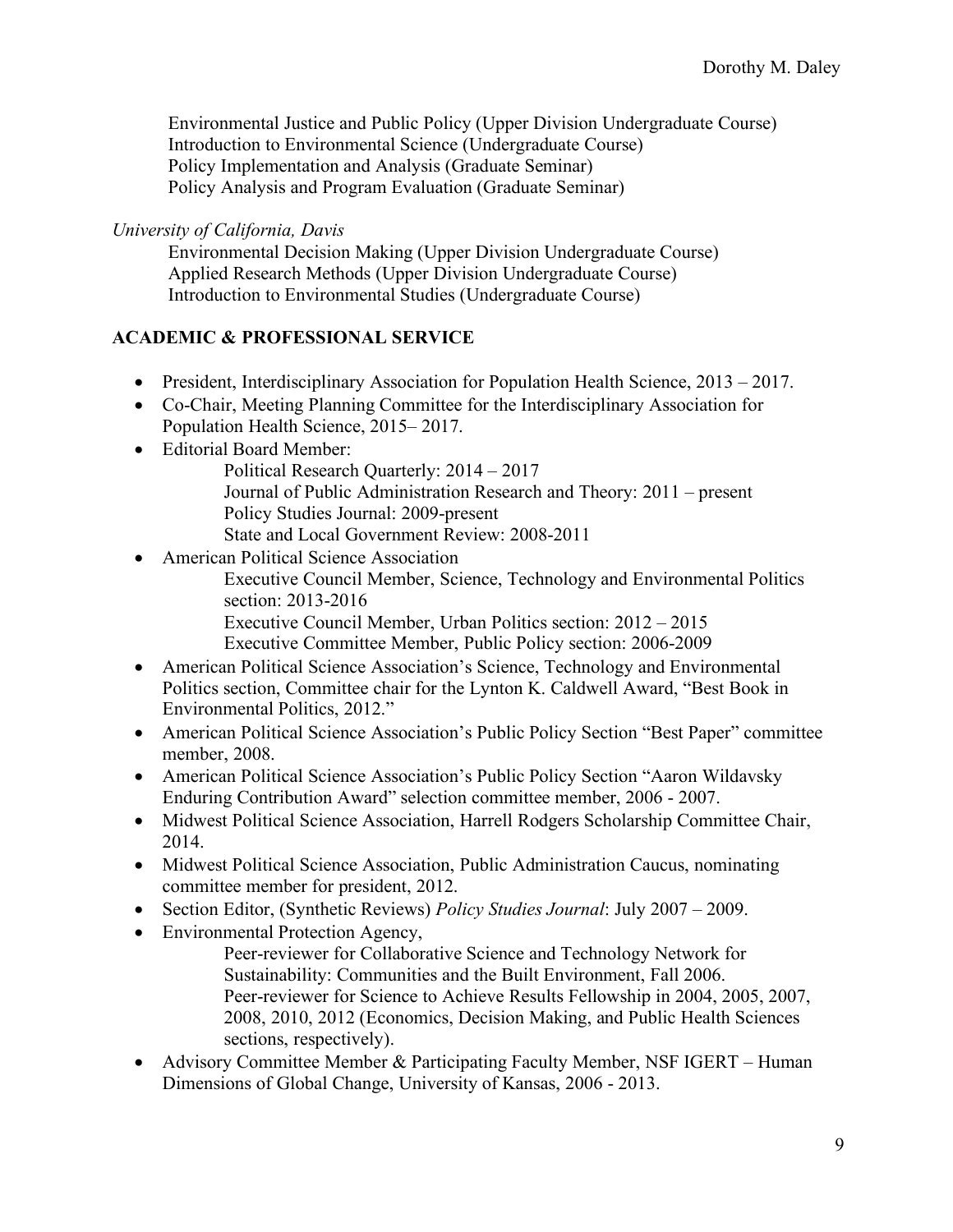- • Committee for the Analysis of Data, (Advisory & Hiring Committee), College of Liberal Arts and Science, University of Kansas, 2008-2009.
- • Review Committee Member for the Transportation Research Institute, University of Kansas, 2010.
- • Department of Political Science, University of Kansas
	- Public Policy Sub-field, Chair of Preliminary Examination: 2013, 2011, 2007, 2006, 2003.
	- Center for Teaching Excellence Ambassador: 2008-2012.
	- Advisory Committee Member: 2011, 2010, 2009, 2008, 2002.
	- Promotion and Tenure Committee Member: 2011.
	- Graduate Committee Member: 2007-2008.
	- Undergraduate Committee Member: 2005, 2002.
	- Faculty Search Committee Member: 2005 (Public Policy), 2006 (Methodology)
- • Environmental Studies Program, University of Kansas
	- Faculty Search Committee Member: 2013 (Applied Aquatic Ecologist)
	- Faculty Evaluation Committee Member: 2013
	- Graduate Committee Member: 2013.
	- Zadigan Scholarship Committee Member: 2011-2103.
	- Graduate Teaching & Personnel Committee Member: 2009-2013
	- Center for Teaching Excellence Ambassador: 2008-2012.
	- Evaluation Committee Member: 2005, 2007, 2008.
	- Curriculum Committee Member: 2002.
	- Coordinating Committee: 2002.
	- Governance Committee Member: 2008-present.
	- Faculty Advisor for the KU Student Chapter of Air and Waste Management Association: 2010, 2011.
- • Co-Chair, Planning Committee for First Annual Robert Wood Johnson Foundation Health & Society Scholar Meeting, 2004.
- Reviewer for:

 A*merican Political Science Review Urban Affairs Review Policy Studies Journal Journal of Environmental Management American Journal of Public Health Social Forces Journal of Policy Analysis and Management American Journal of Political Science Journal of Public Administration Research and Theory Journal of Epidemiological and Community Health State & Local Government Review Publius: The Journal of Federalism Social Science Quarterly National Science Foundation State Politics & Policy Quarterly Political Research Quarterly Public Administration Review*